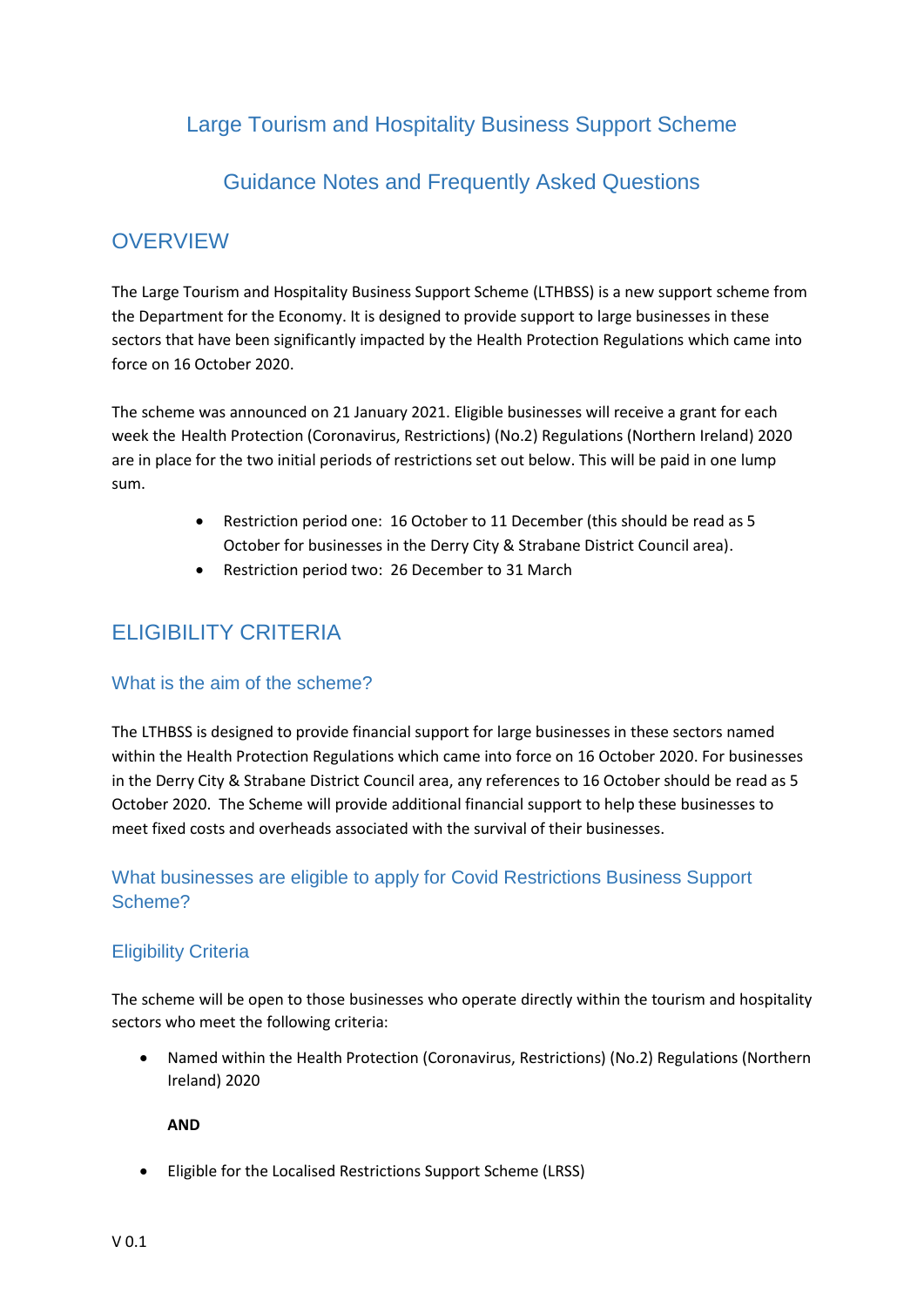- Operating in Northern Ireland and trading immediately prior to 16 October 2020 and was not an Undertaking in Difficulty on 31 December 2019.
- Operating from premises which have a Total Net Annual Value (NAV) of over £51,000 as identified in the LPS 8<sup>th</sup> Valuation list for ratings purposes;
- Businesses which have failed to comply with a prohibition notice under regulation 7 of The Health Protection (Coronavirus, Restrictions) Regulations (Northern Ireland) 2020(b)) would not be eligible for support under the scheme.
- Businesses which are providers of hospitality (such as restaurants, cafés, public houses, hotels) and businesses which are providers of tourism accommodation (such as hotels, hostels) are eligible for the scheme.
- Business providers of entertainment and leisure that form part of the tourism ecosystem are eligible for the scheme – these are visitor attractions which are regarded as tourism assets.
- Bed & Breakfasts, Motels and Guest Houses are not eligible for this scheme as they are eligible for the Tourism NI Bed and Breakfast, Guest House and Guest Accommodation Scheme.

## **Declarations**

In line with the eligibility criteria stated above, businesses will be asked to declare that:

- The type of business they operate in is named within the Health Protection (Coronavirus Restrictions) (No 2) Regulations (Northern Ireland) 2020
- The business is eligible for the Localised Restrictions Support Scheme
- As of 16 October 2020 the business was not dissolved or about to be dissolved.
- As of 16 October 2020 the business was not insolvent or insolvency action had not been instigated
- As of 16 October 2020 the business was NOT dormant, i.e. not trading but not insolvent and evidence of that can be provided if required.
- As of 31 December 2019, the business was not in difficulty
- The business's Total Net Annual Valuation (NAV) is £51,001 and above
- The business has complied with any prohibition notices issued under regulation 7 of the Health Protection (Coronavirus, Restrictions) Regulations (Northern Ireland) 2020 (b)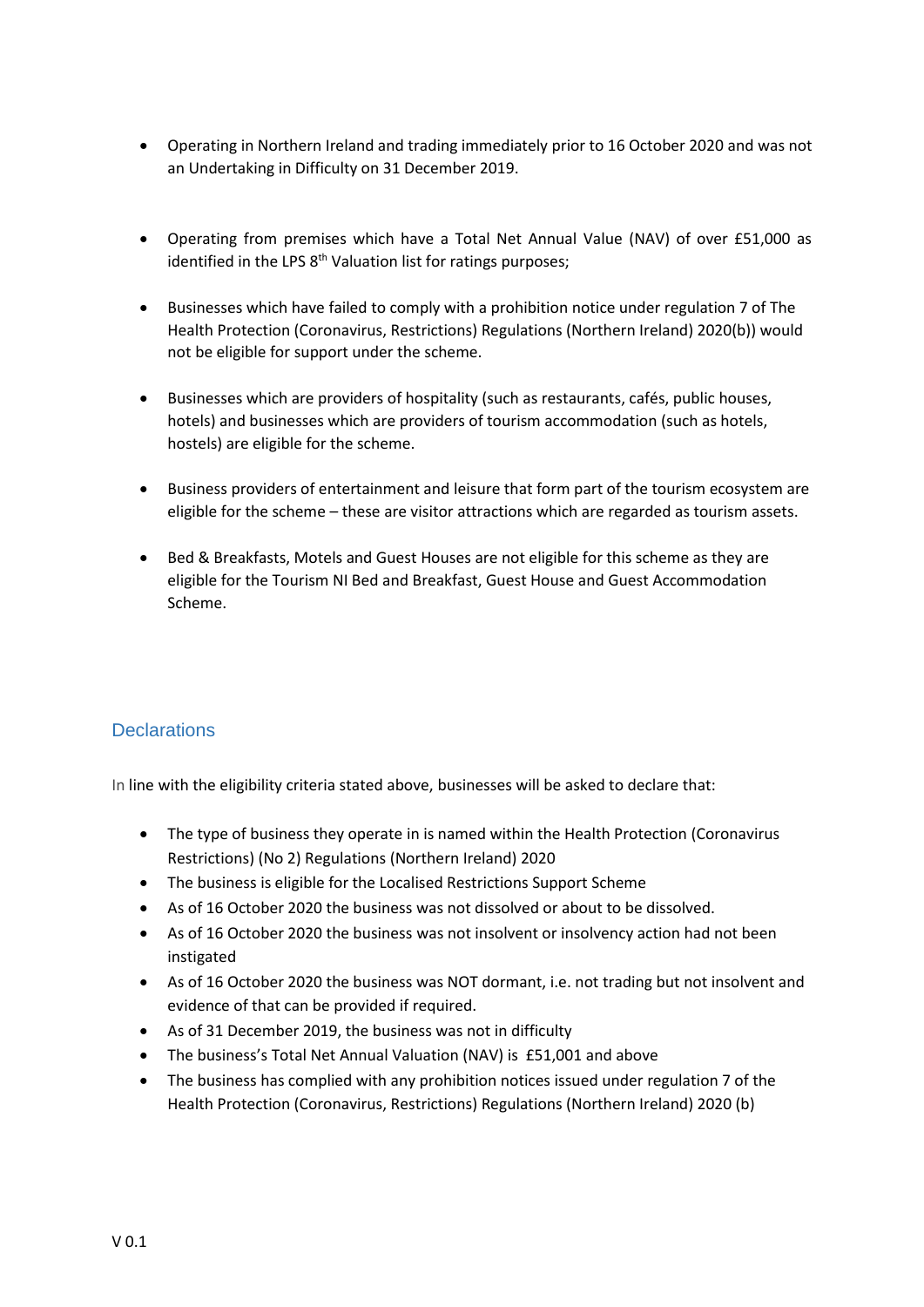## Terms and Conditions

You will be asked to confirm you meet the following terms and conditions:

- I am authorised to make this application on behalf of the aforementioned business.
- The grant will be paid on the basis that it complies with the subsidy control chapter of the UK-EU Trade and Cooperation Agreement (TCA). If this grant results in a breach of TCA or any other UK Trade Agreement irrespective of whether there was a deliberate or otherwise deception or error, or as a result of any misleading statements given on this form, this grant will be recoverable in full and I may be subject to legal action.
- I understand that any payment received must be declared to HMRC as appropriate as part of the tax return for the business.
- I confirm that I have considered the impact that any payment from the Scheme may have on any insurance claim I may have made or be making.
- I agree that any information I provide will be shared with other government departments for the process of validating my application to this grant scheme. Further details can be found at <https://www.economy-ni.gov.uk/dfe-privacy-notice>

You will also be asked to declare that you meet the following conditions:

- I certify, that the information I have provided as an authorised applicant for the business is true and correct to the best of my knowledge and belief and I agree, should DfE, the Northern Ireland Audit Office, or their representatives, determine that grant was awarded on the basis of wrong or misleading information, that grant will be subject to recovery in full.
- I agree that acceptance of this grant means that any officer/agent of the DfE or Northern Ireland Audit Office or their representatives at any reasonable time to enter its premises to interview the applicant and inspect, copy, record and take away any accounting or other record, including original documents, as may be required for the purposes of confirming the eligibility of the applicant.
- I understand that to provide wrong or misleading information to secure public money is an offence and may lead to criminal investigation and prosecution.
- I also understand that the information provided on this claim form will be made available to other government departments and their agencies for the purpose of detecting and preventing crime.
- I understand that, if the Department approves this application, these terms and conditions will be enforceable on the basis of a contract between me/the business and the Department.
- I will make best endeavours to protect employment and minimise redundancies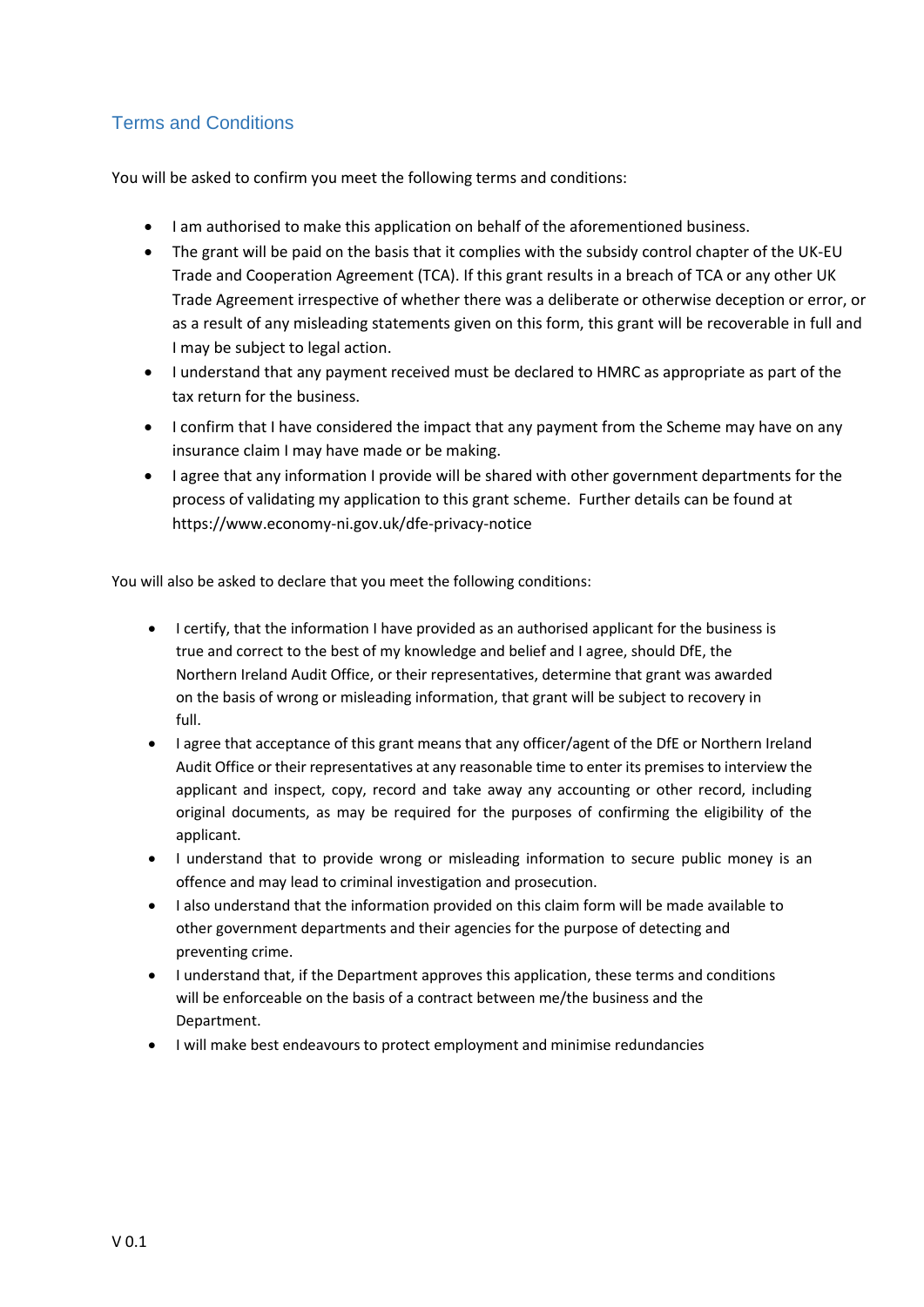## My business has been severely impacted, but is not named in the Health Protection Regulations, can I apply for support?

No, only businesses named in the Health Protection Regulations are eligible for support.

## My business isn't named in the Health Protection Regulations but I have chosen to close as a precaution, can I still apply?

No. Your business must be named within the Health Protection (Coronavirus, Restrictions) (No.2) Regulations (Northern Ireland) 2020 to be eligible to apply.

### My business closed before the restrictions came into force, can I apply?

No, in order to be eligible for this grant you must be in receipt of Localised Restrictions Support Scheme (LRSS) therefore your business must have been trading immediately prior to the restrictions in order to qualify.

## What evidence do I need to provide to prove my business was trading at the time the restrictions came into effect?

The onus will be on the applicant to provide sufficient evidence that it was actively trading before the regulations came into effect.

You will be asked to provide a bank statement that, as a minimum, covers 16 September to 16 October 2020\*, for an account used by the business for trading purposes. This must be the same account to which the grant payment will be made.

The statement must clearly show your business address; account name, number and sort code; date of issue of the statement; and business transaction information covering the period of 16 October. In addition, you may also be required to provide other evidence of active trading, for example: invoices, receipts issued or received during September and October 2020.

You will also be asked to provide a UK subsidy control declaration form and should return this with your bank statement to enable your application to be assessed and processed.

## My business received support from the £25,000 Retail, Hospitality, Leisure and Tourism Business Support Grant, can I apply?

Yes, however funds you received from the £25k scheme will be deducted from the total you will be eligible for under this scheme.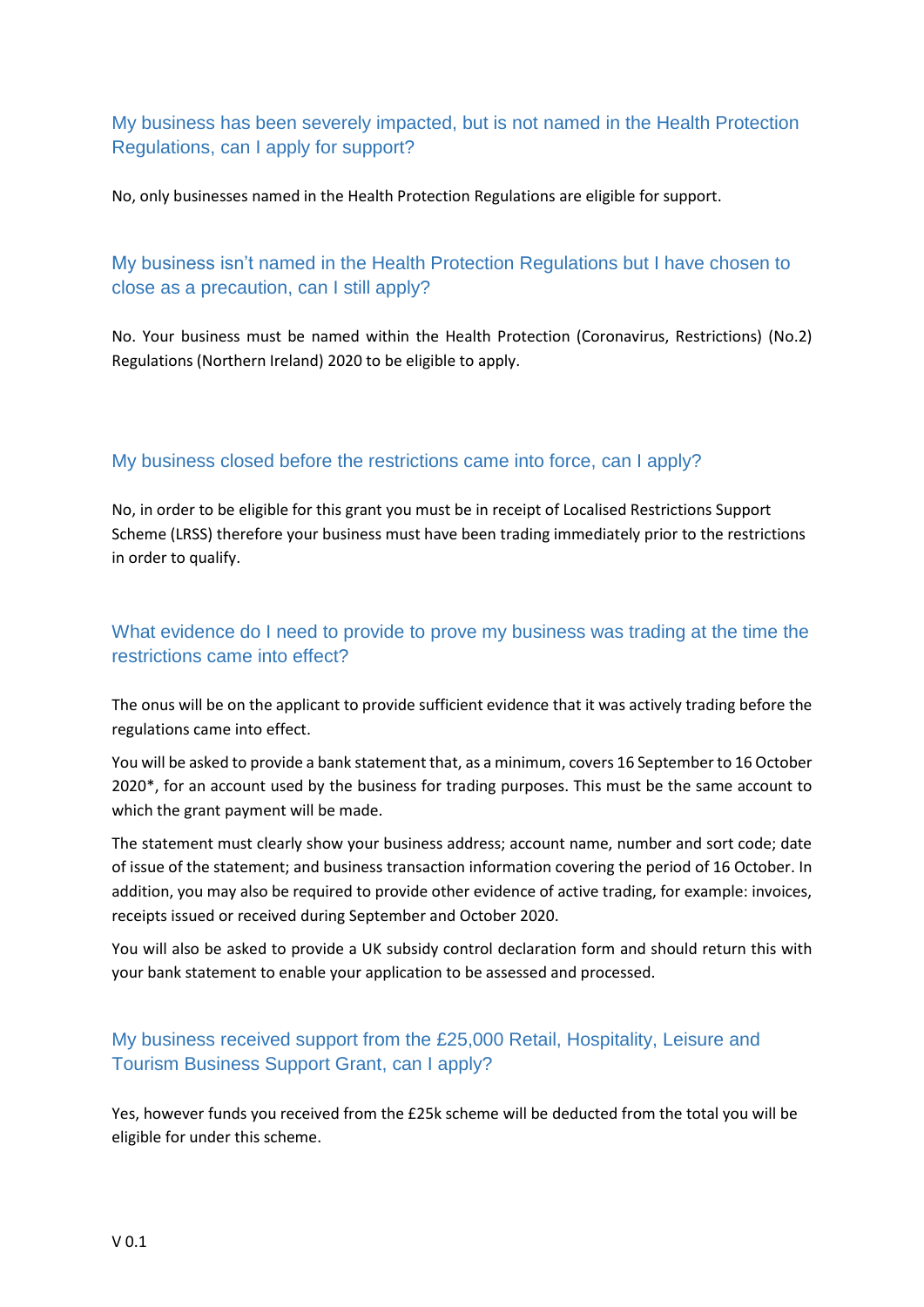## Can I apply for the grant if I have accessed the Coronavirus Job Retention Scheme/Job Support Scheme and furloughed my staff?

Yes. Access to the Job Retention Scheme or Job Support Scheme does not preclude you from applying for the LTHBSS assuming all other criteria are met.

### MAKING AN APPLICATION

## How do I make an application?

The Department for the Economy (DfE) has identified eligible businesses within the tourism and hospitality sectors who have a Total Net Annual Value (NAV) of over £51,000 as identified using the LPS 8th Valuation list 2020 for ratings.

Once the business' Localised Restrictions Support Scheme payment has been processed by the Department of Finance, the Department for the Economy will contact eligible businesses and provide an application form including a unique identifier application number. This application should be completed in full and returned to **business-support-grant-bank-validation@economy-ni.gov.uk** You will receive an acknowledgement e-mail when the application has been received.

### **The Scheme is by invite only. Any business who has not been contacted by the Department is not considered eligible for the scheme.**

If you consider your business to meet the large tourism and hospitality criteria set out in this guidance note, have received an LRSS payment and have a total NAV of £51,001 or above, and have not received an email from the Department for the Economy by 19 March 2021 then please email your details to the LTHBSS mailbox at [LTHBSSenquiries@economy-ni.gov.uk.](mailto:LTHBSSenquiries@economy-ni.gov.uk) Please note this date may be subject to change and will be updated within this FAQ if required. You will need to provide evidence of how your business operates within the sectors. This information must be provided by 29 March 2021. The Department will assess your details and, if it you are considered to be preeligible, based upon the evidence provided, will issue you with an application form.

Applications will be assessed and payments made as soon as possible where they demonstrate clear eligibility. In cases where eligibility is less clear it will be necessary to carry out further verification checks, you will be contacted where further information is required and payments will be made as soon as possible.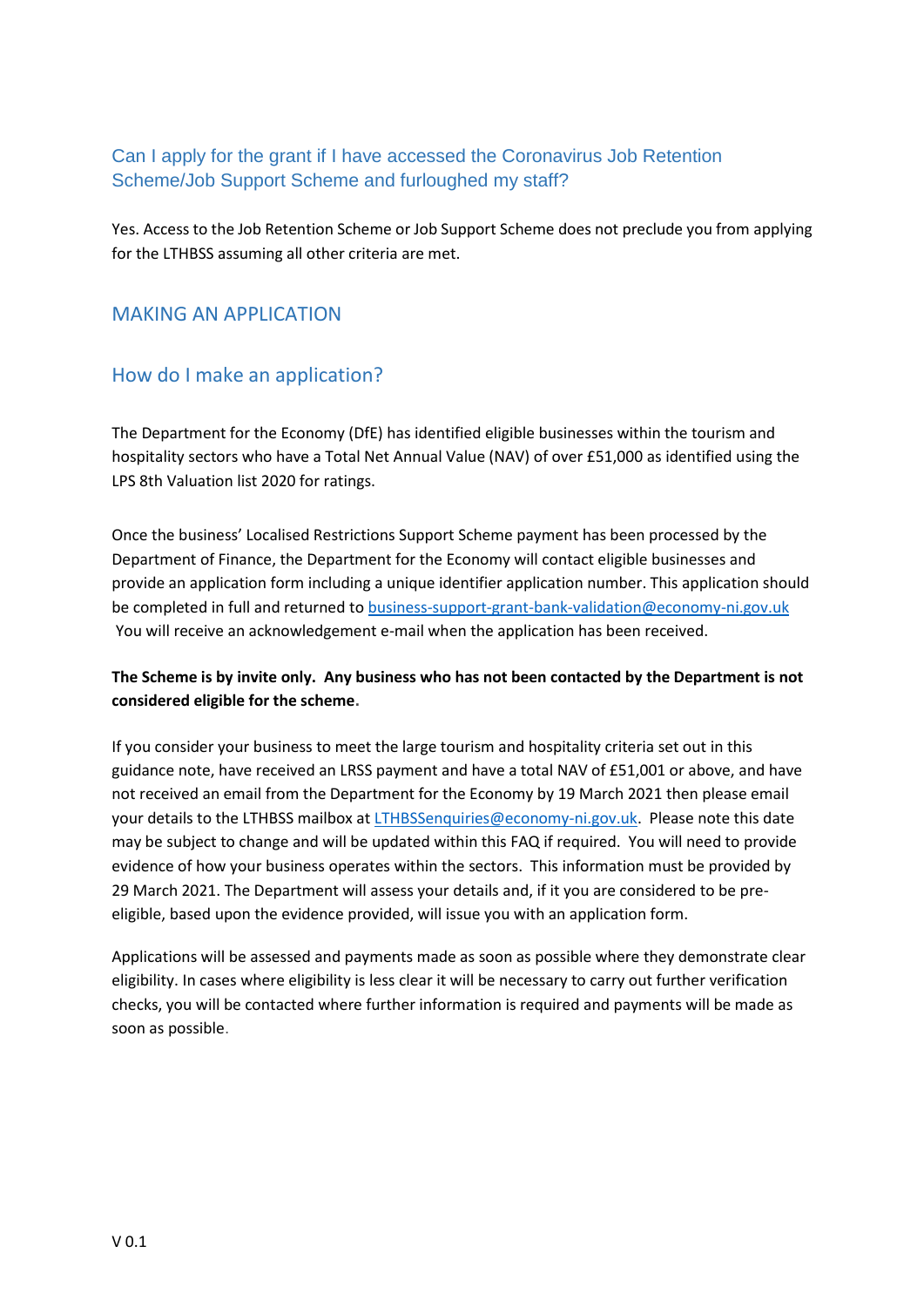### What evidence do I need to provide for my application?

You will be asked to provide at least one of the following:

- Ratepayer ID/Occupancy ID;
- HMRC UTR number and evidence of being registered self-employed;
- VAT registration Number or Exemption certificate;
- Company Registration number.

In addition, businesses will need to provide the following:

- A recent business bank statement which evidences active trading up to 16 October 2020.
- Businesses that fall in the category of having to close will be required to provide evidence that they are a business named in the regulations.
- A UK subsidy control declaration.

Other evidence may be required should the bank statement be inconclusive

# I don't have all the evidence requested to demonstrate my business was still trading up to and including 16 October 2020. Can I still apply?

You must be able to provide all the evidence requested in order to apply. This includes a bank statement that, as a minimum, covers 16 September to 16 October 2020\*, for an account used by the business for trading purposes. This must be the same account to which the grant payment will be made.

\*For businesses based in the Derry City & Strabane District Council Area the date is 5 September to 5 October 2020.

The statement must clearly show your business address; account name, number and sort code; date of issue of the statement; and business transaction information at 16 October.

Please note that a pdf or scanned copy of the bank statement is preferable. A photograph of your statement can be provided in exceptional circumstances. The Department must be able to clearly read the details. It would be helpful if you could highlight transactions that help confirm the business was trading.

Where you do not have access to online banking systems or have a copies of your bank statements that covers the requested periods, you should contact your bank to obtain a pdf copy of your statement. If you can only provide a paper copy, then a photograph of your statement can be provided as a last resort - you should note that the Department for the Economy reserves the right to ask for other corroborating evidence if required. Please contact the following mailbox businesssupport-grant-bank-validation@economy-ni.gov.uk if there is an exceptional circumstance which means you cannot provide the required bank statements and the verification team will discuss options with you.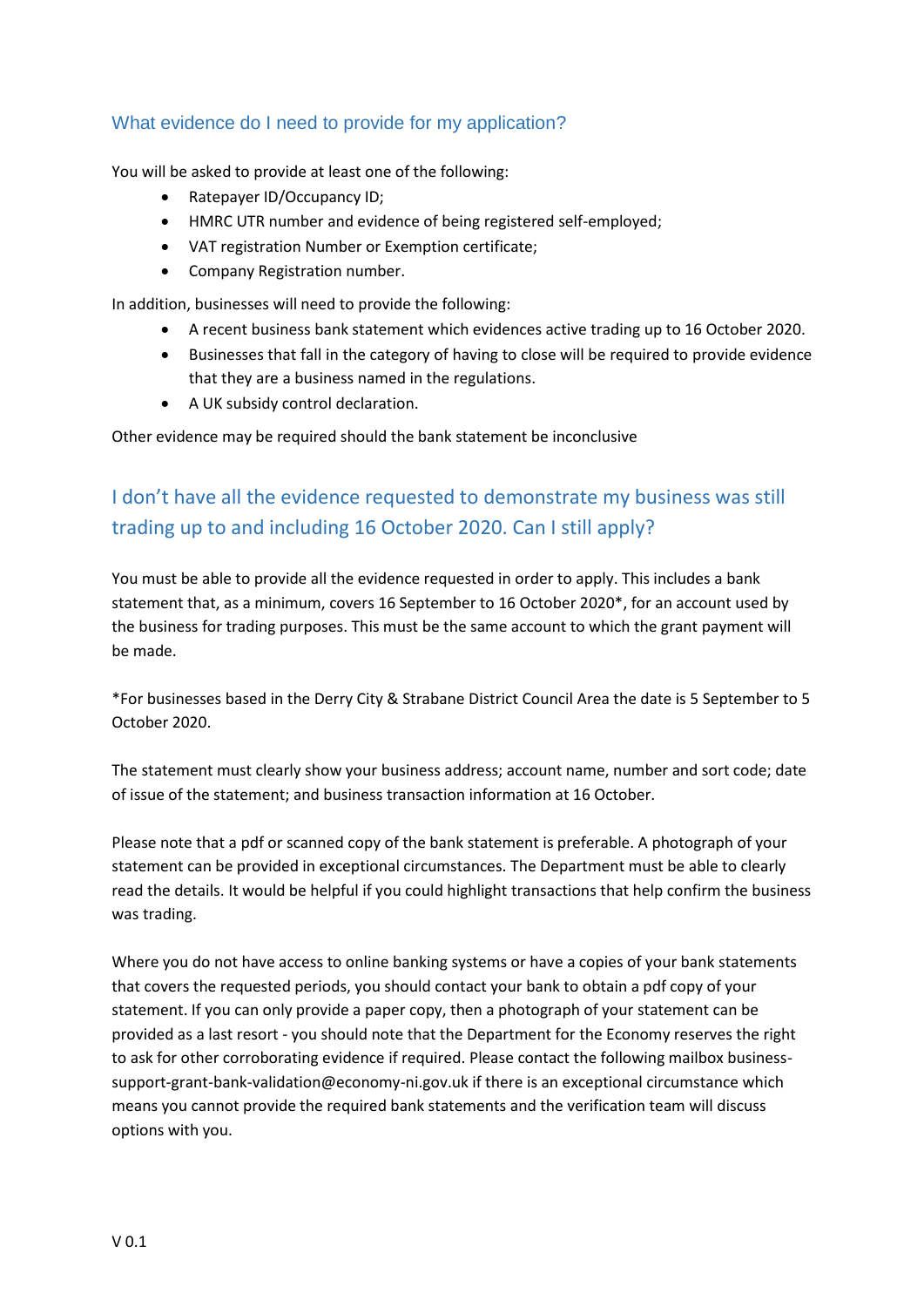The Department will, where further supporting evidence is required, undertake additional checks including cross-referencing with Companies House, social media and the insolvency service.

You may also be required to provide evidence of active trading, for example: invoices, receipts issued or received during September and October 2020.

## How will I know if my application is successful?

The Department will process applications as quickly as possible and once an application is approved, applicants will be informed via email that their application has been successful. Applicants who are unsuccessful will also be informed via email.

### PAYMENT

### How much can I expect to receive?

If you are approved for LTHBSS, you will receive a grant for each week the Health Protection (Coronavirus, Restrictions) (No.2) Regulations (Northern Ireland) 2020 are in place. For eligible businesses based in Derry City & Strabane District Council Area this will be from 5 October 2020. For eligible businesses in the rest of Northern Ireland this will be from 16 October 2020.

This weekly payment currently applies for the two initial periods of restrictions agreed by the NI Executive:

- I. From 5 October/ 16 October to 11 December (a period of either 8 or 10 weeks)
- II. From 26 December until the 31 March (a period of 13 weeks and 5 days)

Business will receive the following amounts:

£2,400 per week for businesses where the NAV is £51,001 to £60,000;

£2,900 per week for businesses where the NAV £60,001 to £70,000;

£3,400 per week for businesses where the NAV is £70,001 to £80,000; and so on up to £600,000.

From £600,001 the bands are widened to £100,000 with increments of £2,500. For example £31,900 per week for a business with a NAV of £600,001 to £700,000 and £34,400 per week for a business with a NAV of between £700,001 and £800,000

£41,900 per week for businesses where the NAV is £1,000,001 or greater.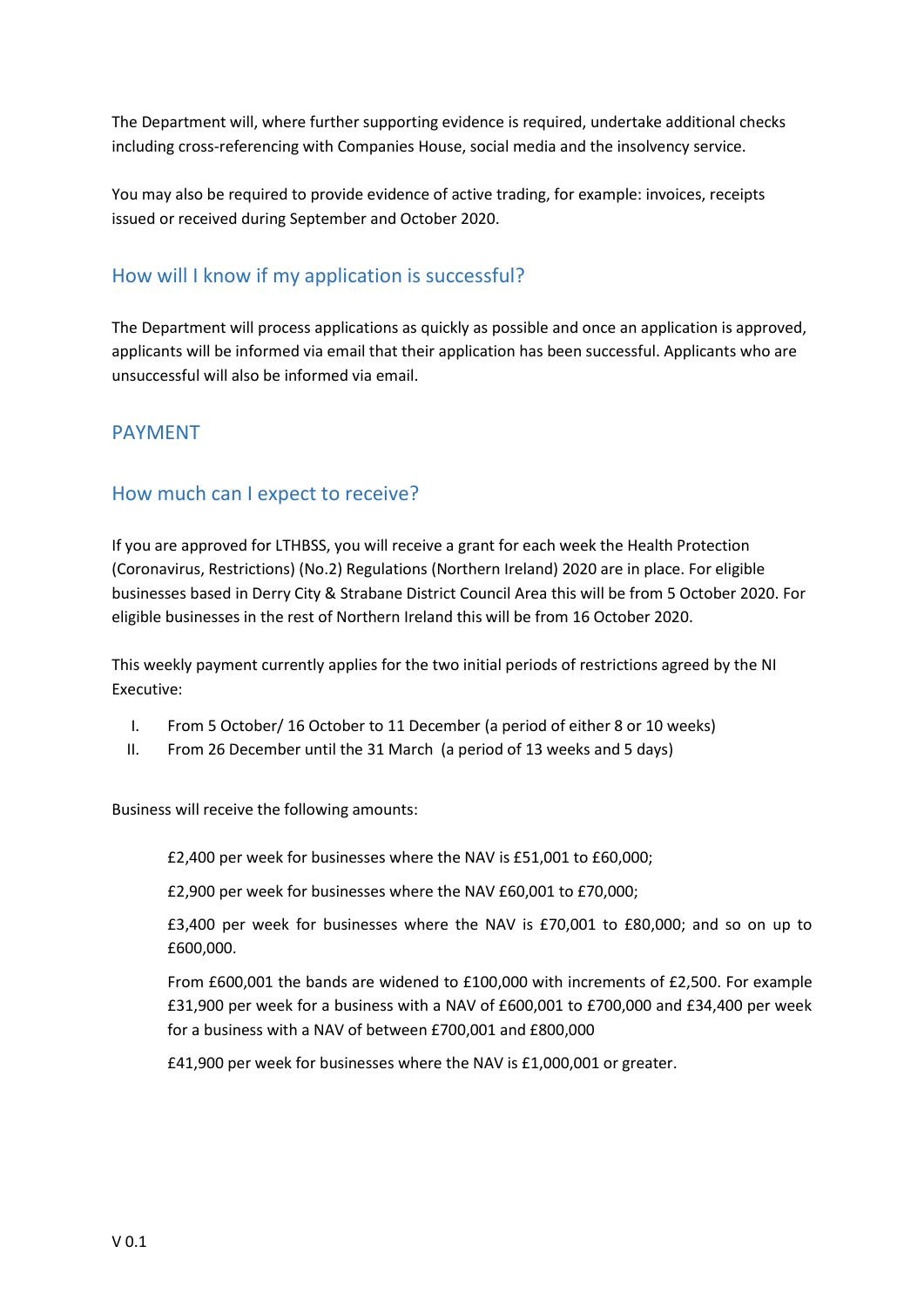# When can I expect to receive the grant payment?

Applications to the LTHBSS will be assessed as quickly as possible and payments will issue as soon as checks are complete.

Applicants are asked to note that the Department is currently delivering a large number of support schemes in parallel and payments are not expected to issue under this scheme until March 2021. Please be assured that the Department recognises the need to get assistance to businesses and will process all applications as quickly as possible.

# Does the grant apply to the initial restrictions covered by the Health Protection Regulations and the extension of these until 31 March?

Yes. As agreed by the NI Executive, eligible businesses will receive the grant for each week the Health Protection Regulations apply within the first two periods of restrictions as set out below.

- I. From 5 October/ 16 October to 11 December (a period of either 8 or 10 weeks)
- II. From 26 December until the 31 March (a period of 13 weeks and 5 days)

Further information on the Health Protection Regulations can be accessed at: <https://www.legislation.gov.uk/nisr/2020/150/contents/made>

# Is the grant awarded on a first come first served basis?

No, all applications will be processed and payments made to eligible businesses who submit their application and provide the necessary evidence following receipt of an application form from the Department.

## OTHER FAQS

## What other support is available?

A range of business support measures have been made available to Northern Ireland businesses. You can find out how to access the support that has been made available, who is eligible and how to apply at: [https://www.nibusinessinfo.co.uk/business-support/coronavirus.](https://www.nibusinessinfo.co.uk/business-support/coronavirus)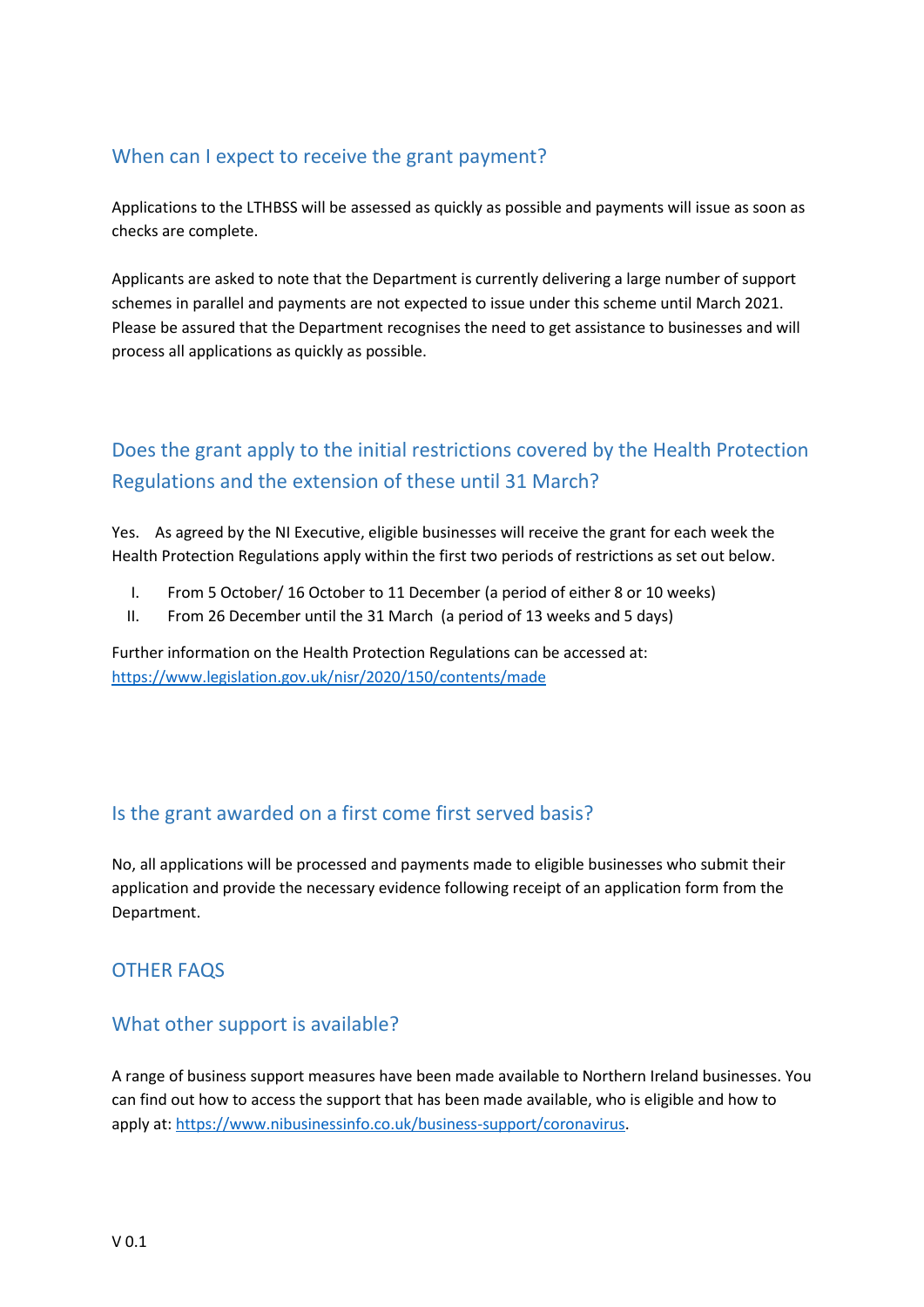## If I am successful, do I have to declare this grant to HMRC?

Yes. Any payment must be declared to HMRC as appropriate as part of the tax return for the business.

### Can I appeal?

In the event that the Department for the Economy is unable to approve the grant, the applicant will be informed of the decision and will be able to request a review, within two weeks from date of rejection e-mail. That review will be undertaken by an Appeals Panel whose members will not have been involved in the original decision and that decision will be final.

### Reporting Fraudulent Payments

If you have any concerns about fraudulent payments relating to this Scheme you can contact the Department for the Economy using the following email address [raising.concerns@economy](mailto:raising.concerns@economy-ni.gov.uk)[ni.gov.uk](mailto:raising.concerns@economy-ni.gov.uk)

You can view the Department for the Economy's Fraud Policy and Fraud Response Plan at the links below:

Fraud Policy - <https://www.economy-ni.gov.uk/fraud-policy>

Raising Concerns – Whistleblowing guidance - [https://www.economy-ni.gov.uk/raisingconcerns](https://www.economy-ni.gov.uk/raisingconcerns-whistleblowing-guidance)[whistleblowing-guidance](https://www.economy-ni.gov.uk/raisingconcerns-whistleblowing-guidance)

### Data Handling - How will my data be handled?

You should note that your data will be shared and handled in line with the Department for the Economy's Privacy Notice

### How do I know the Total Net Annual Value of my property?

You can find the Total Net Annual Value of your property by searching the non-domestic Valuation List.

Se[e https://www.finance-ni.gov.uk/topics/property-valuation/valuation-lists](https://www.finance-ni.gov.uk/topics/property-valuation/valuation-lists)